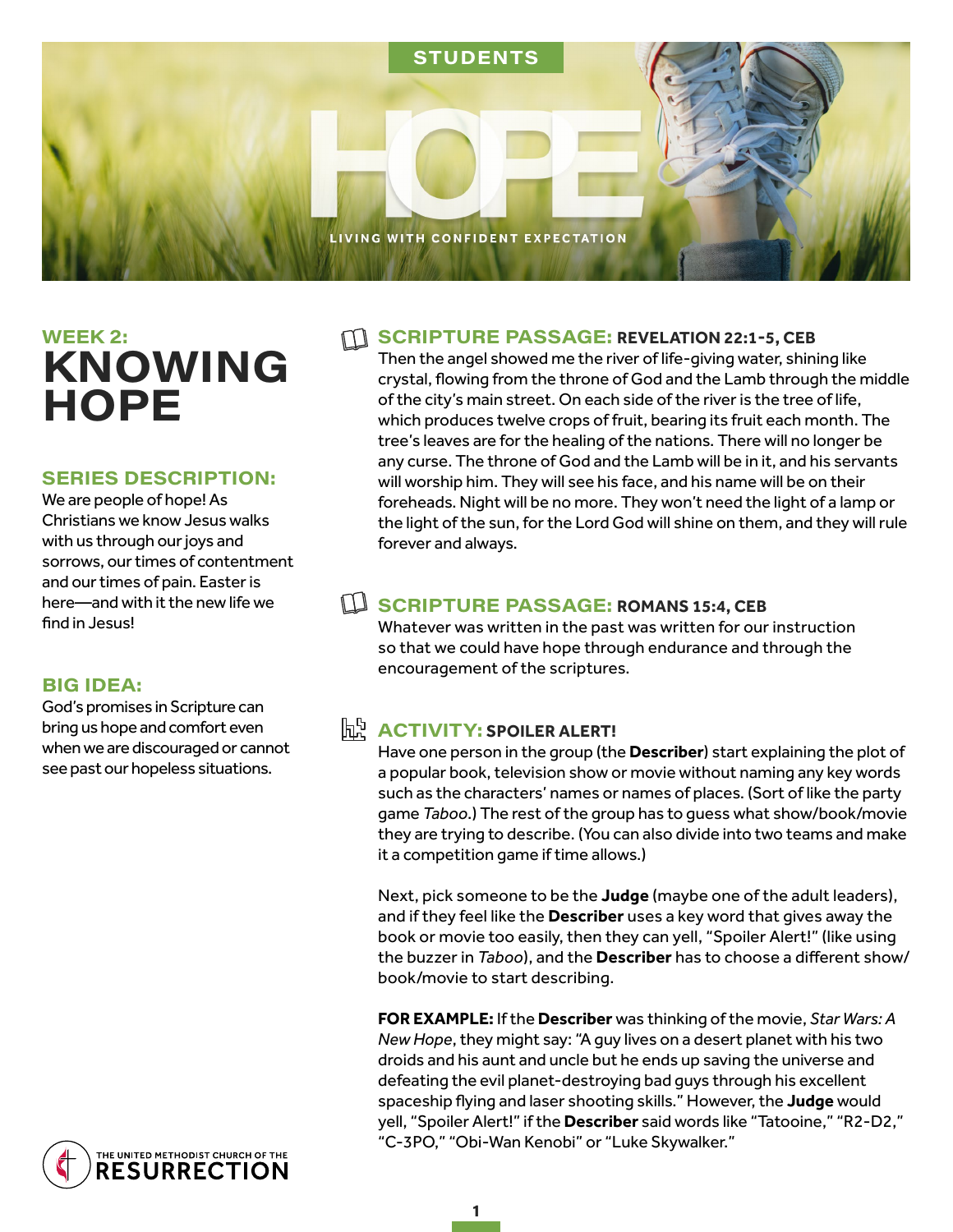**DEBRIEF OF ACTIVITY:** As Christians, we have a "Spoiler Alert" in Scripture in the book of Revelation. Despite the discouragement we might be going through now, we have hope because we know the end of the story: One day, Christ will return and make all things right again and put the world as it should be.

## $\circledR$  DISCUSSION QUESTIONS:

- *• What are some stories of hope in pop culture—movies, books, video games? (For example, the movie* Star Wars: A New Hope *is a story of the "underdogs" overcoming huge odds to beat the Empire!) Why do you think people love stories of hope like these?*
- *• When is it the hardest for you to have hope or to picture a better future?*
- *• When you are feeling down or discouraged, what do you usually do to make yourself feel better? Do you ever turn to the Bible for hope?*
- *• Read together our Main Passage from Revelation 22:1-5. What words or images stand out to you from this passage? What excites you about this picture of the future?*
- *• How does it feel knowing that we have a "spoiler" in the Bible through the book of Revelation and we know that Jesus will come back again and make all things right?*
- *• What is something you hope will happen when Jesus comes again and puts the world as it should be?*
- *• Read together Romans 15:4. Are there any Bible verses or stories that you turn to when you need hope or encouragement? What are they?*

# **CHALLENGE:**

- For Scripture to become a source of hope and encouragement for us, it has to sink deep into our bones! **Our challenge for this week is to begin reading the Bible daily. Start out with just reading 5-10 verses a day.** You might want to begin by reading one of the Gospels, like Luke or John. Or, you can check out a daily reading plan through the free YouVersion Bible App. Just download the app, go to "Find Plans," and then you can search for daily reading plans by topics such as "hope" or "anxiety."
- If you are already reading the Bible daily, great job! **Take the challenge to the next level and pick a passage of Scripture to memorize.** Let it be a source of hope and encouragement to you, even when you don't have the Bible right in front of you. One passage to start with is Psalm 23. You can even personalize it by adding your name in to the places where it says "my: "The Lord is Jessica's Shepherd. She lacks nothing."



# **LEADER TIP:**

Leaders, is there a certain Bible story or passage from Scripture that has helped you through hard times in your life? Maybe a particular verse you memorized as a child has given you hope or encouragement even as an adult. Consider sharing with your group how Scripture has been a source of hope for you even in difficult moments throughout your life. If you have time before your group meets, you can write out or print notecards with your favorite passage on them to pass out to your group. Or you could send handwritten cards out to your group